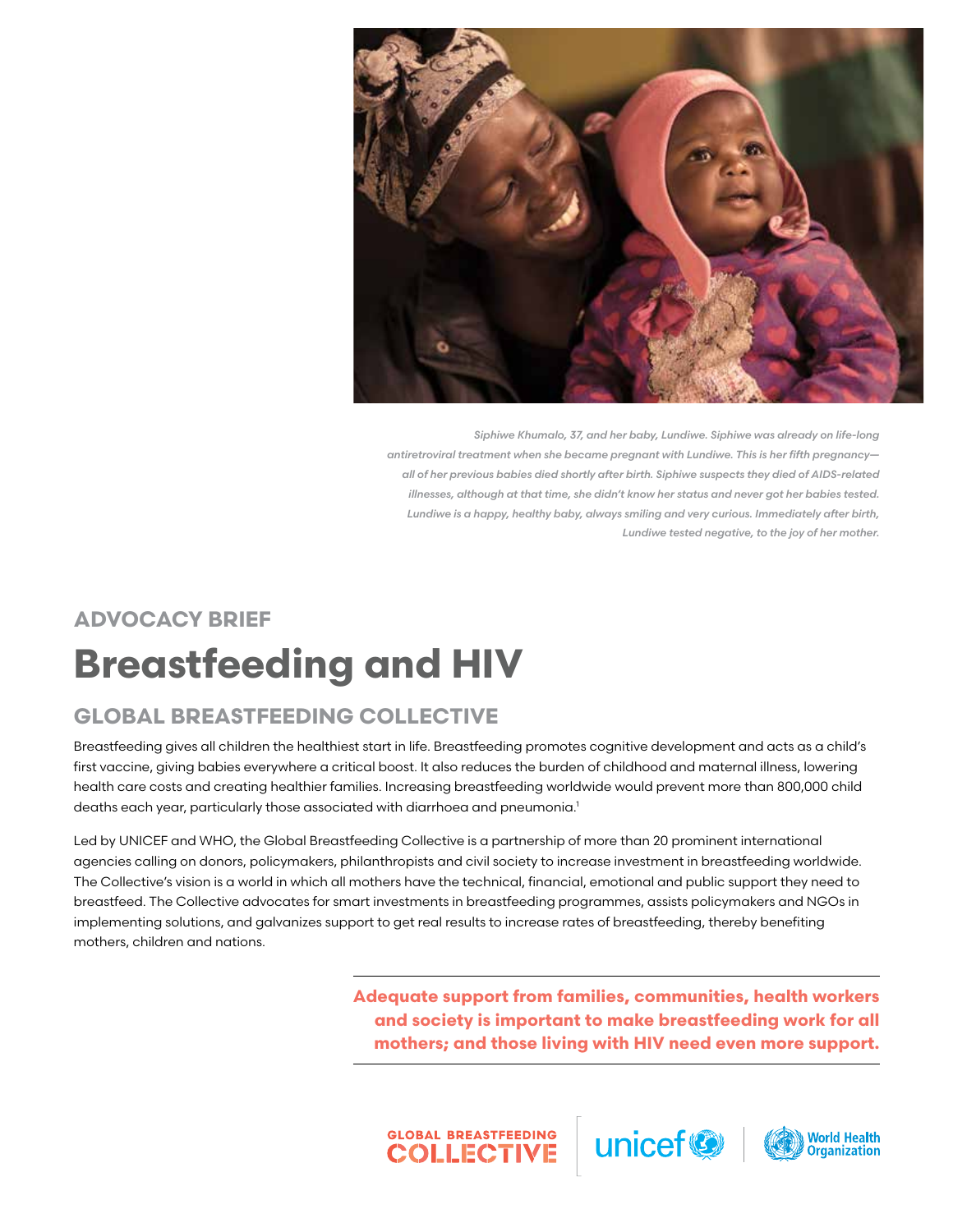# **Breastfeeding and HIV**

Mothers living with HIV can breastfeed without negative consequences for their own health and the health of their children.2,3 When these mothers take antiretroviral medicine consistently throughout the breastfeeding period, the risk of transmitting HIV to their children is extremely low.

WHO and UNICEF's 2016 revised guidelines on infant feeding and HIV clarify that antiretroviral therapy (ART) is effective at vastly reducing virus transmission during pregnancy and breastfeeding. It is strongly recommended that pregnant and breastfeeding women living with HIV enroll in care and initiate ART to protect their own health and reduce the risk of HIV transmission to their babies.<sup>4</sup>

Achieving 'HIV-free survival'<sup>5</sup> for children means balancing the prevention of HIV with the prevention of other causes of child mortality—and the approach depends largely on context. In settings where undernutrition is widespread, access to clean water and adequate sanitation are limited and infections such as pneumonia and diarrhoea threaten children's lives, breastfeeding combined with good adherence to HIV treatment gives HIV-exposed infants the best chance to survive and thrive.<sup>6</sup>

National or subnational health authorities are ultimately responsible for setting breastfeeding recommendations in the context of HIV, based on the prevalence of HIV and the broader socio-economic, cultural and health and nutrition context. In settings where breastfeeding with ART is recommended, the WHO/UNICEF guidelines for optimal breastfeeding are the same as those for all mothers and babies: breastfeeding initiated within the first hour after birth, exclusive breastfeeding for the first 6 months and continued breastfeeding for 2 years or longer.<sup>4</sup>

## **Key Messages**

 $\blacksquare$  Breastfeeding is a life-saving intervention and the best nutrition for babies.

Breastfeeding provides a nutritious, safe and affordable food source for babies everywhere. It also helps prevents all forms of malnutrition and provides vital protection from diseases such as diarrhoea and pneumonia1 —the world's most common childhood killers.7

 $\blacksquare$  There is a very low risk of HIV transmission when mothers adhere to treatment throughout the breastfeeding period.

Breastfeeding accompanied by adherence to HIV treatment gives HIV-exposed infants the best chance to survive and thrive HIV-free in settings where safe water and sanitation are not guaranteed and child deaths from undernutrition, pneumonia and diarrhoea are widespread. Consistent adherence to treatment is critical to preventing transmission of HIV.4 It is also best for mothers' health.

 $\blacksquare$  Support is key to helping women with HIV adhere to their treatment regimen and breastfeed safely and with dignity.

Adequate support from families, communities, health workers and society is important to make breastfeeding work for all mothers; and those living with HIV need even more support. Breastfeeding counselling provided within health facilities and at the community level can help mothers with HIV breastfeed safely. This support must be free from commercial influences, such as any involvement of the breastmilk substitutes industry.

**HIV testing, treatment and support should be** provided as part of the care women receive before, during and after pregnancy.

This support should be provided confidentially and without judgement.

 $\blacksquare$  Preventing mother-to-child transmission of HIV is a public health priority.

Adequate services and support can help women protect themselves from being infected with HIV before and during pregnancy and throughout the breastfeeding period.8

### **Key Facts**

■ Access to HIV treatment for pregnant and breastfeeding women is improving. Globally, the proportion of pregnant or breastfeeding women living with HIV who were receiving antiretroviral medicines to prevent HIV transmission to their babies increased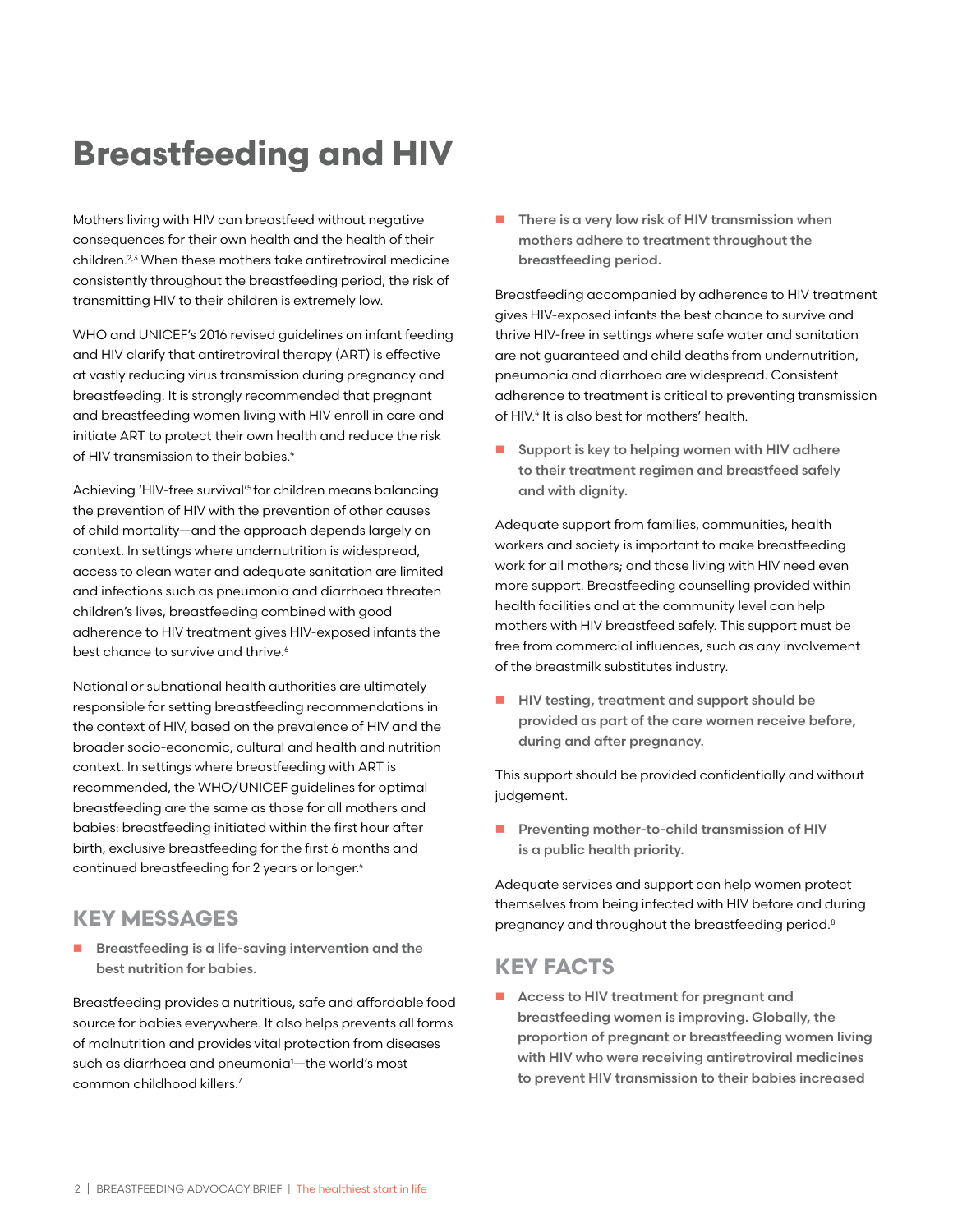

*Charlene Motsoto holds the hand of her 6-week-old son, Oagile, in Soshanguve Township, South Africa. Ms. Motsoto is a 'Mentor Mother', who draws on her own experience with HIV and additional training to counsel pregnant women living with HIV who participate in prevention of mother-to-child transmission programmes. © UNICEF/UN0208079/Hearfield*

from 50 per cent in 2010 to an estimated 77 per cent in 2015.9

- Fewer babies are contracting HIV from their mothers than ever before. With the rapid scale-up of treatment for pregnant and breastfeeding women living with HIV, the number of new infections among children under 5 declined by 35 per cent between 2010 and 2017, from more than 270,000 to about 180,000 globally. AIDSrelated deaths among young children declined by nearly half during the same period, dropping from 146,000 to 76,000.10
- Consistent treatment is vital to preventing motherto-child transmission of HIV. In the absence of any interventions, the risk of mother-to-child transmission of HIV (during pregnancy, labour, delivering and breastfeeding) is estimated to be between 15–45 per cent. With effective interventions during the periods of pregnancy, labour, delivery and breastfeeding, however, this rate can be reduced to below 5 per cent.<sup>11</sup>

## **CALL TO ACTION**

We can improve HIV-free survival and development for children born to mothers living with HIV. By strengthening support for adherence to treatment and breastfeeding in line with global recommendations, we can improve survival and health for both mothers and children.

Child health, HIV and nutrition advocates are joining forces to advance this agenda. Working together we must:

■ Align the messaging used by maternal and child health, HIV, and nutrition communities and promote a consistent, integrated advocacy agenda around breastfeeding and HIV.

- **n** Disseminate accurate information on breastfeeding, HIV transmission and undernutrition, and strategies for achieving HIV-free survival and optimal development for children.
- $\blacksquare$  Encourage policy implementation and positive social attitudes towards repeated HIV testing and counselling for pregnant and breastfeeding women (including those who have previously tested negative for HIV); and for the prevention of HIV infection during breastfeeding.
- Foster positive social attitudes among individuals, families and communities to support mothers in their chosen feeding practices, including the decision to breastfeed while adhering to HIV treatment.
- Strengthen the health system by improving the coverage of high-quality HIV prevention, testing, counselling, treatment and care services, especially support for treatment adherence and breastfeedingfriendly health and maternity services such as skilled lactation counselling.
- Ensure the training and empowerment of health workers so they are confident and better placed to counsel and support mothers to make informed decisions about the prevention and treatment of HIV and child feeding practices.
- Advocate for regulating the breastmilk substitutes industry by implementing, monitoring and enforcing the International Code of Marketing of Breastmilk Substitutes and subsequent World Health Assembly Resolutions.